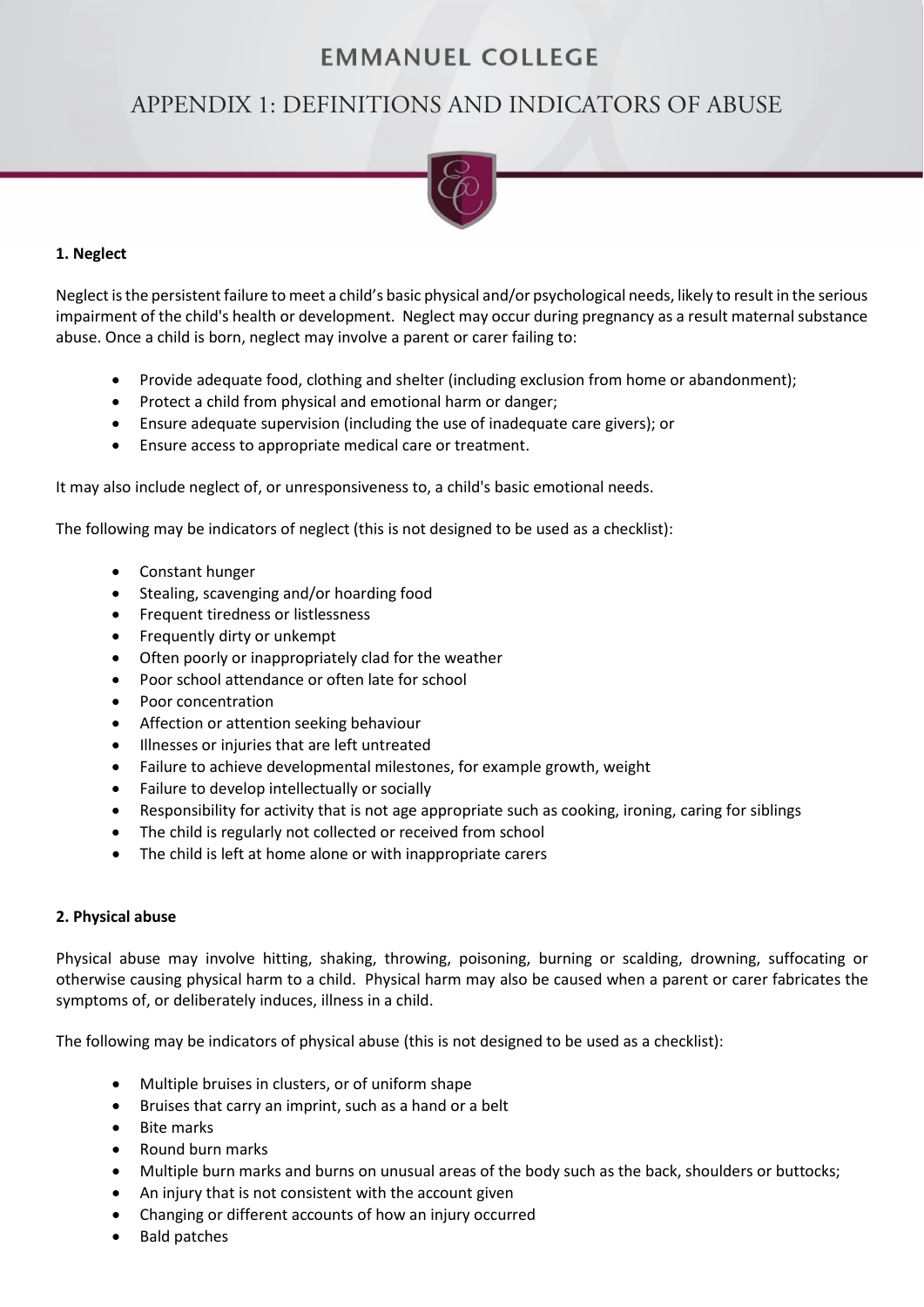- Symptoms of drug or alcohol intoxication or poisoning
- Unaccountable covering of limbs, even in hot weather
- Fear of going home or parents being contacted
- Fear of medical help
- Fear of changing for PE
- Inexplicable fear of adults or over-compliance
- Violence or aggression towards others including bullying
- Isolation from peers

#### **3. Sexual abuse**

Sexual abuse involves forcing or enticing a child or young person to take part in sexual activities, not necessarily involving a high level of violence, whether or not the child is aware of what is happening. The activities may involve physical contact, including assault by rape and/or penetration or non-penetrative acts such as masturbation, kissing, rubbing and touching outside of clothing*.* They may also include non-contact activities, such as involving children in looking at, or in the production of, sexual images, watching sexual activities, encouraging children to behave in sexually inappropriate ways, or grooming a child in preparation for abuse (including via the internet). Sexual abuse is not solely perpetrated by adult males. Women can also commit acts of sexual abuse, as can other children.

The following may be indicators of sexual abuse (this is not designed to be used as a checklist):

- Sexually explicit play or behaviour or age-inappropriate knowledge
- Anal or vaginal discharge, soreness or scratching
- Reluctance to go home
- Inability to concentrate, tiredness
- Refusal to communicate
- Thrush, persistent complaints of stomach disorders or pains
- Eating disorders, for example anorexia nervosa and bulimia
- Attention seeking behaviour, self-mutilation, substance abuse
- Aggressive behaviour including sexual harassment or molestation
- Unusual compliance
- Regressive behaviour, enuresis, soiling
- Frequent or openly masturbating, touching others inappropriately
- Depression, withdrawal, isolation from peer group
- Reluctance to undress for PE or swimming
- Bruises or scratches in the genital area

#### **4. Sexual exploitation**

Child sexual exploitation (CSE) occurs when a child or young person, or another person, receives "something" (for example food, accommodation, drugs, alcohol, cigarettes, affection, gifts, money) as a result of the child/young person performing sexual activities, or another person performing sexual activities on the child/young person.

The presence of any significant indicator for sexual exploitation should trigger a referral to Gateshead or Newcastle Children's Social Care. The significant indicators are:

- Having a relationship of concern with a controlling adult or young person (this may involve physical and/or emotional abuse and/or gang activity)
- Entering and/or leaving vehicles driven by unknown adults
- Possessing unexplained amounts of money, expensive clothes or other items
- Frequenting areas known for risky activities

Reviewed: February 2022 Approved: March 2022 Next review: February 2023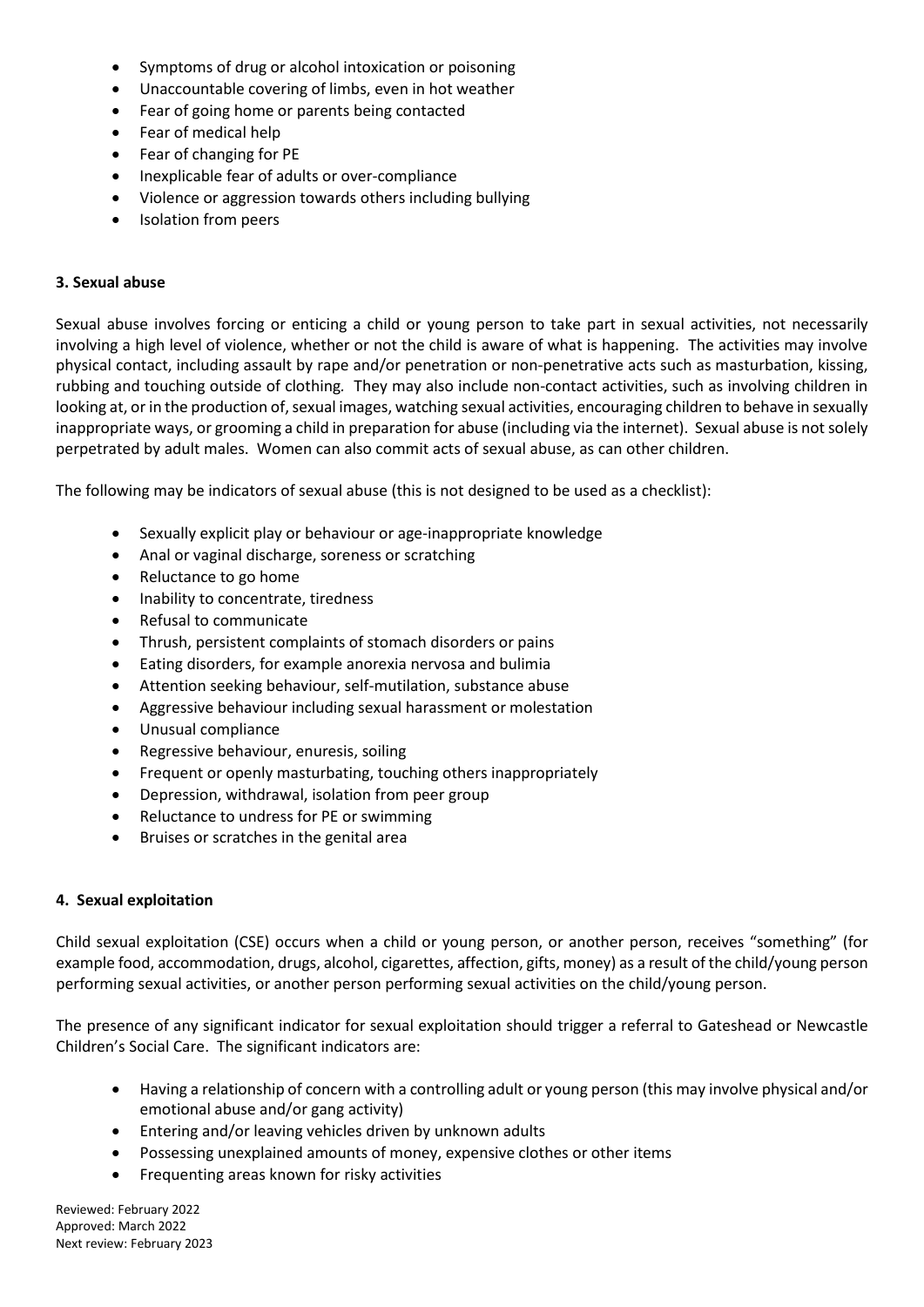- Being groomed or abused via the Internet and mobile technology; and
- Having unexplained contact with hotels, taxi companies or fast-food outlets.
- Missing for periods of time (CSE and county lines)

### **5. Emotional abuse**

Emotional abuse is the persistent emotional maltreatment of a child/young person such as to cause severe and persistent adverse effects on the child/young person's emotional development. It may involve conveying to children/young people that they are worthless or unloved, inadequate, or valued only insofar as they meet the needs of another person. It may include not giving the child/young person opportunities to express their views, deliberately silencing them or 'making fun' of what they say or how they communicate. It may feature age or developmentally inappropriate expectations being imposed on children. These may include interactions that are beyond the child/young person's developmental capability, as well as overprotection and limitation of exploration and learning, or preventing the child/young person participating in normal social interaction. It may also involve seeing or hearing the ill-treatment of another person. It may involve serious bullying (including cyber bullying)*,* causing children/young people frequently to feel frightened or in danger, or the exploitation or corruption of children/young people. Some level of emotional abuse is involved in all types of maltreatment.

The following may be indicators of emotional abuse (this is not designed to be used as a checklist):

- The child consistently describes him/herself in very negative ways as stupid, naughty, hopeless, ugly
- Over-reaction to mistakes
- Delayed physical, mental or emotional development
- Sudden speech or sensory disorders
- Inappropriate emotional responses, fantasies
- Neurotic behaviour: rocking, banging head, regression, tics and twitches
- Self-harming, drug or solvent abuse
- Fear of parents being contacted
- Running away
- Compulsive stealing
- Appetite disorders anorexia nervosa, bulimia
- Soiling, smearing faeces, enuresis.

N.B: Some situations where children stop communicating suddenly (known as "traumatic mutism") can indicate maltreatment.

## **6. Responses from parents/carers**

Research and experience indicate that the following responses from parents may suggest a cause for concern across all five categories:

- Delay in seeking treatment that is obviously needed
- Unawareness or denial of any injury, pain or loss of function (for example, a fractured limb)
- Incompatible explanations offered, several different explanations or the child is said to have acted in a way that is inappropriate to her/his age and development
- Reluctance to give information or failure to mention other known relevant injuries
- Frequent presentation of minor injuries
- A persistently negative attitude towards the child
- Unrealistic expectations or constant complaints about the child
- Alcohol misuse or other drug/substance misuse
- Parents request removal of the child from home

Reviewed: February 2022 Approved: March 2022 Next review: February 2023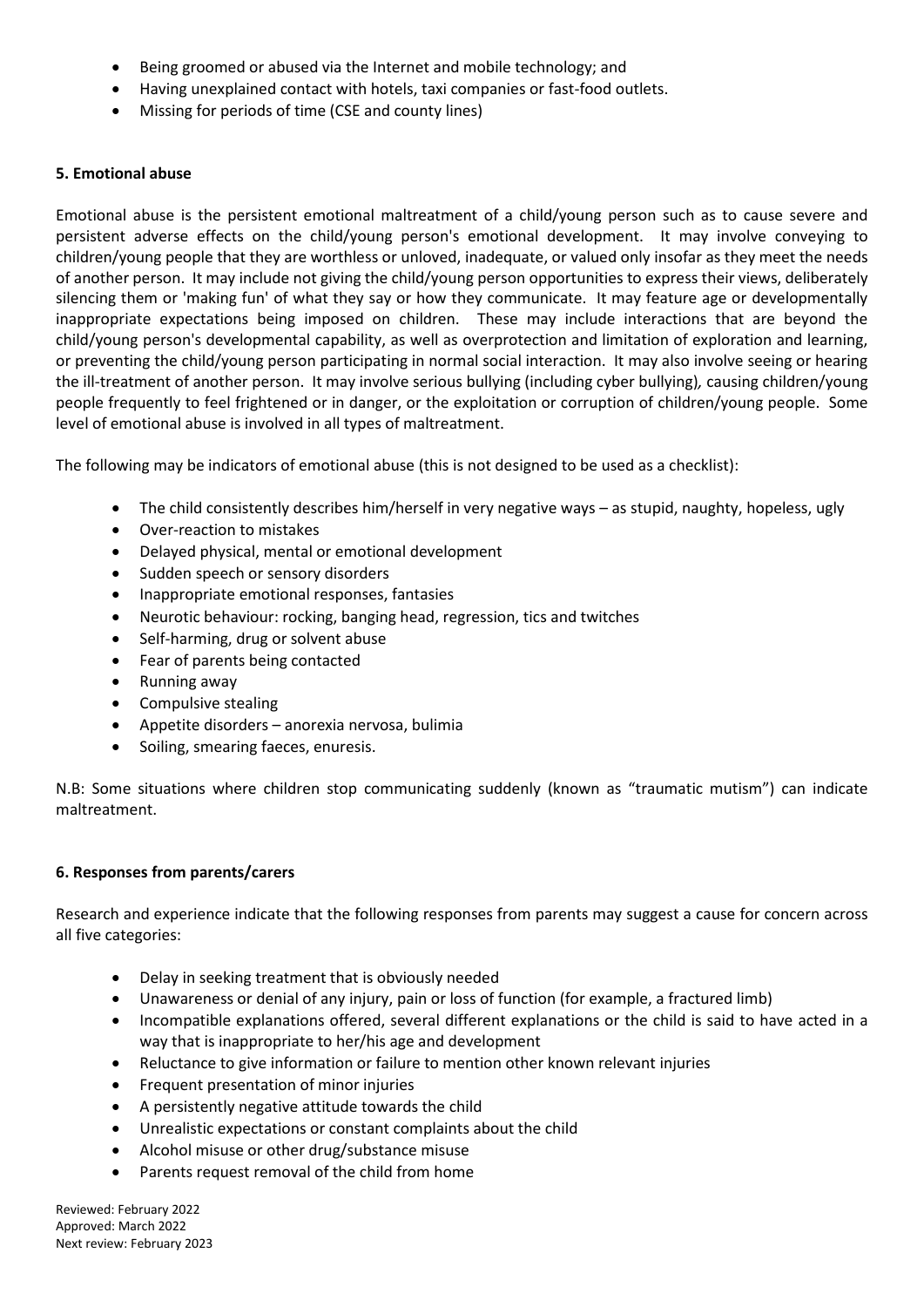- Violence between adults in the household
- Evidence of coercion and control